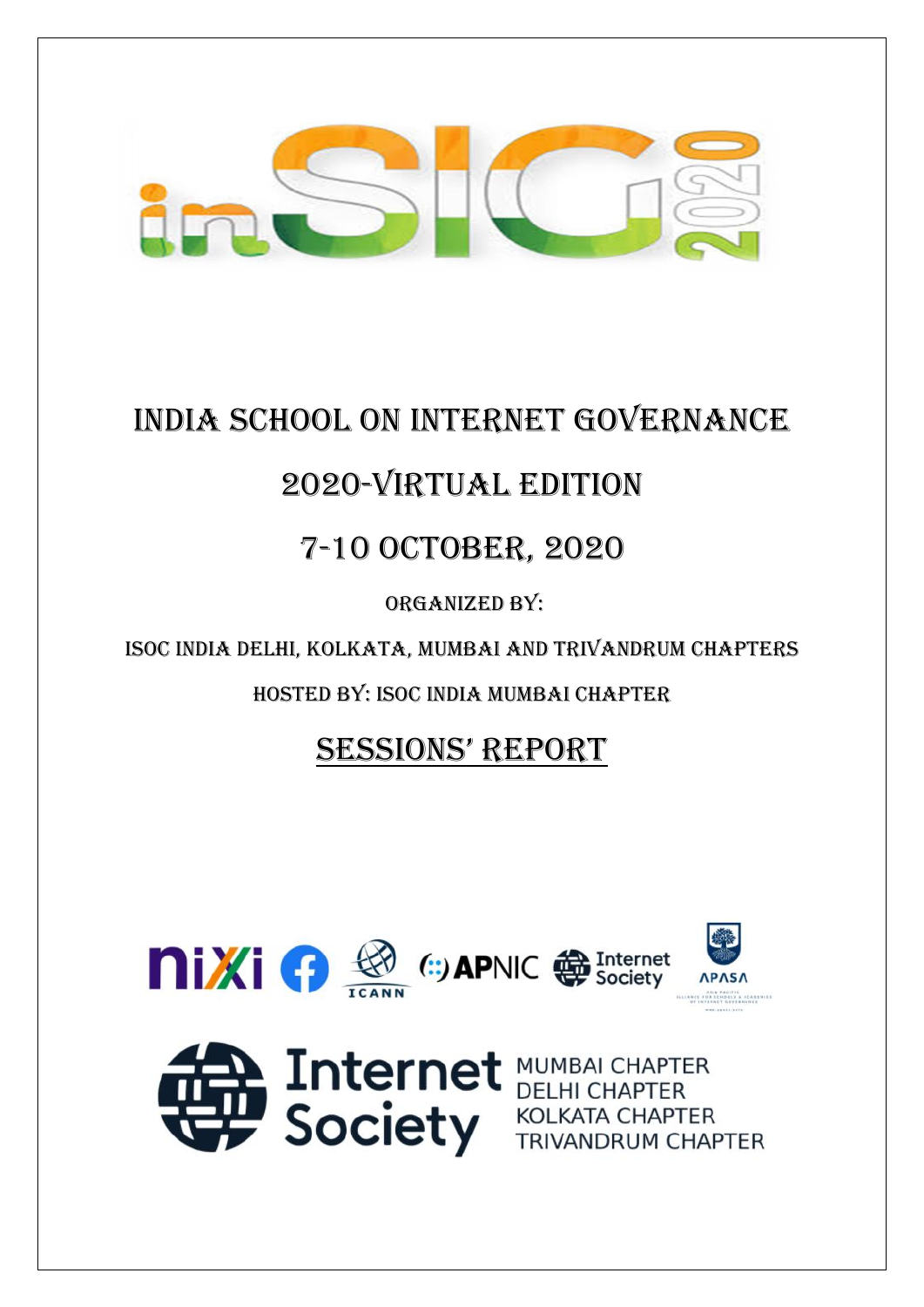## **DAY 1: 7 October 2020**

#### **Session Title**: **Inaugural Session**

#### **Time: 6.30 pm to 7.20 pm IST**

**Welcome Address**: Shveta Kokash, President, ISOC India Mumbai Chapter

**Keynote Address 1**: Maarten Botterman, Chair of Board, ICANN

**Keynote Address 2**: Dr. Gulshan Rai, Distinguished Fellow, Observer Research Foundation

**Moderator**: Satish Babu, Chair, ICANN APRALO & President, APSIG

**Name of Rapporteur**: Dr.N.Sudha Bhuvaneswari

The Inaugural session of the inSIG 2020 virtual edition began with the welcome address by Shveta Kokash, President, ISOC India Mumbai Chapter. She highlighted that how in spite of the pandemic, 56 fellows from 17 different countries have come together to attend 4-day event to be attended by 106 attendees and organized by a 20-member team from 4 ISOC India organizing chapters coordinating across 9 different cities of India. She welcomed all the fellows and lauded people's active participation in the virtual edition of inSIG during these challenging times. Shveta's address was followed by the first keynote address by Maarten Botterman, Chair of Board, ICANN.

Maarten began by giving a brief introduction of ICANN and its core functions. He then talked about ongoing initiatives at ICANN including Universal Acceptance (UA) that helps in building a digitally inclusive Internet supporting multilingual domain names. He also pointed out the various Indian languages are fed into the ICANN root servers that includes Tamil, Kannada, Bengali, Gujarati, Malayalam Odia etc. He shared how people can further get involved with ICANN and the Internet community.

The second keynote address was given by Dr. Gulshan Rai, Distinguished Fellow, Observer Research Foundation. Dr Rai highlighted the importance of being a part of the forum like in inSIG that helps people to participate in the activities of ICANN. He emphasized how forums like inSIG can help people to learn about domain names, domain name systems, technical innovations, interoperability of technical innovative devices and using them smartly. He also informed the participants that participation in ICANN from India is very less and encouraged them to get involved with the community through forums like inSIG.

The closing address of the inaugural session was delivered by the moderator of the session, Satish Babu, Chair, ICANN APRALO & President, APSIG as he thanked the keynote speakers and the participants.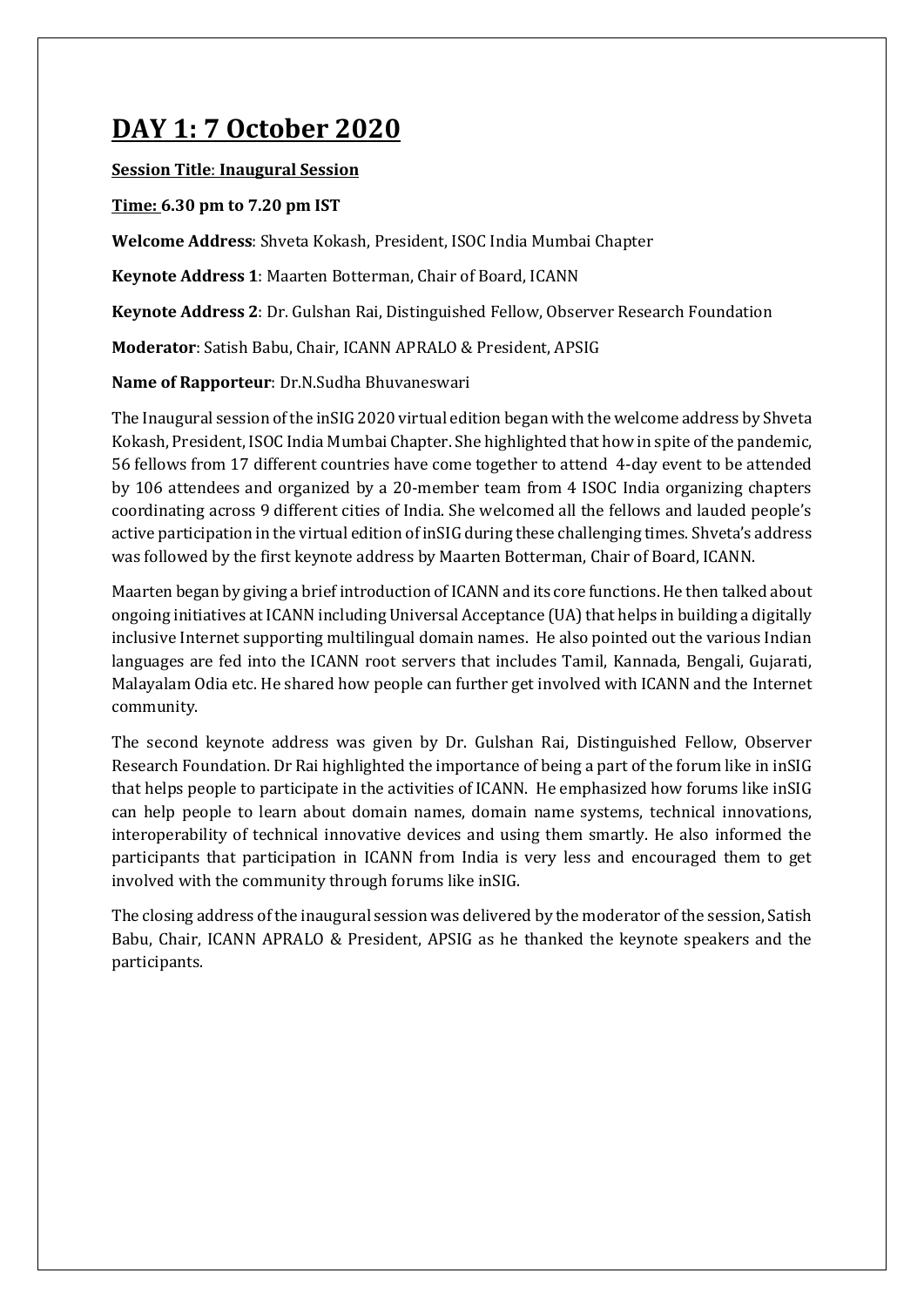#### **Thematic Session 1.1: Internet Governance: Perspectives on the Current and Future**

Time: 7.30-8.00 pm IST

**Speaker**: Dr. Olivier Crepin-Leblond, Chair, UK Chapter of Internet Society (ISOC) & Past Chair, ALAC, ICANN

**Moderator**: Sneha Tambe, Vice-President, ISOC India Mumbai Chapter

Founder and Vice President, ISOC India Mumbai

**Rapporteurs**: Omkar Pawar and Dr. Balakrishnan Subramanian

Dr. Olivier's session started with beam of hope of the current scenario, describing about five major waves of Internet Governance (IG).

1) Wave 1 (1960s): Military Network- Started with the launch of Sputnik satellite by Russia

2) Wave 2 (1970s-1990s): Academicians

3) Wave 3 (1990s): World-Wide Web

4) Wave 4 (2000s): Increase in Internet speed; Rise of Google, YouTube etc.

5) Wave 5 (2010s to present): Use of mobile phones and applications; 4G and 5G; IoT

He discussed about the Internet Ecosystem and the three different models of ecosystem.

According to him, the Internet is successful in large part due to its unique model of:

- shared global ownership

- development based on open standards

- freely accessible development processes for technology and policy

He presented the evolution of Internet as timeline based on different era was discussed:

1969- Request for Comment (RFC #1) by Steve Crocker. These are standards of the internt

1973- TCP/IP with IPv4 by Bob Kahn and Vint Cerf

1985- DNS was introduced: MIL, GOV, COM, NET, ORG, EDU

1989- Military Network (MILNET) was separated

1990-91- Peering Agreements used for connecting the world. All text based services like

Email, FTP, Gopher, WAIS, Archie and Telnet were launched

1991- Commercial Internet Exchange was created by PSINet, UUNET and CERFnet

1992- HTML was invented

1994- NCSA Mosaic, NetScape, WebCrawler

1995- Yahoo, Microsoft Internet Explorer, Alta Vista

1996- Ask Jeeves Search Engine (UK)

1998- Google

2005- YouTube

Olivier narrated the pragmatic definition of IG delineated by WGIG final report 2005 according to which, the IG is the development and application by Governments, the private sector and civil society, in their respective roles, of shared principles, norms, rules, decision making procedures, and programs that shape the evolution and use of the Internet. He focused on the factors involved in IG such as human rights, socio-cultural, economic, development legal and cyber security. He also apprised fellows on the work, vision and mission of organizations like Internet Society (ISOC), IAB (Internet Architecture Board), IETF and ICANN

He concluded the session by discussing the various challenges in the domain of IG and what all needs to be done to meet these challenges.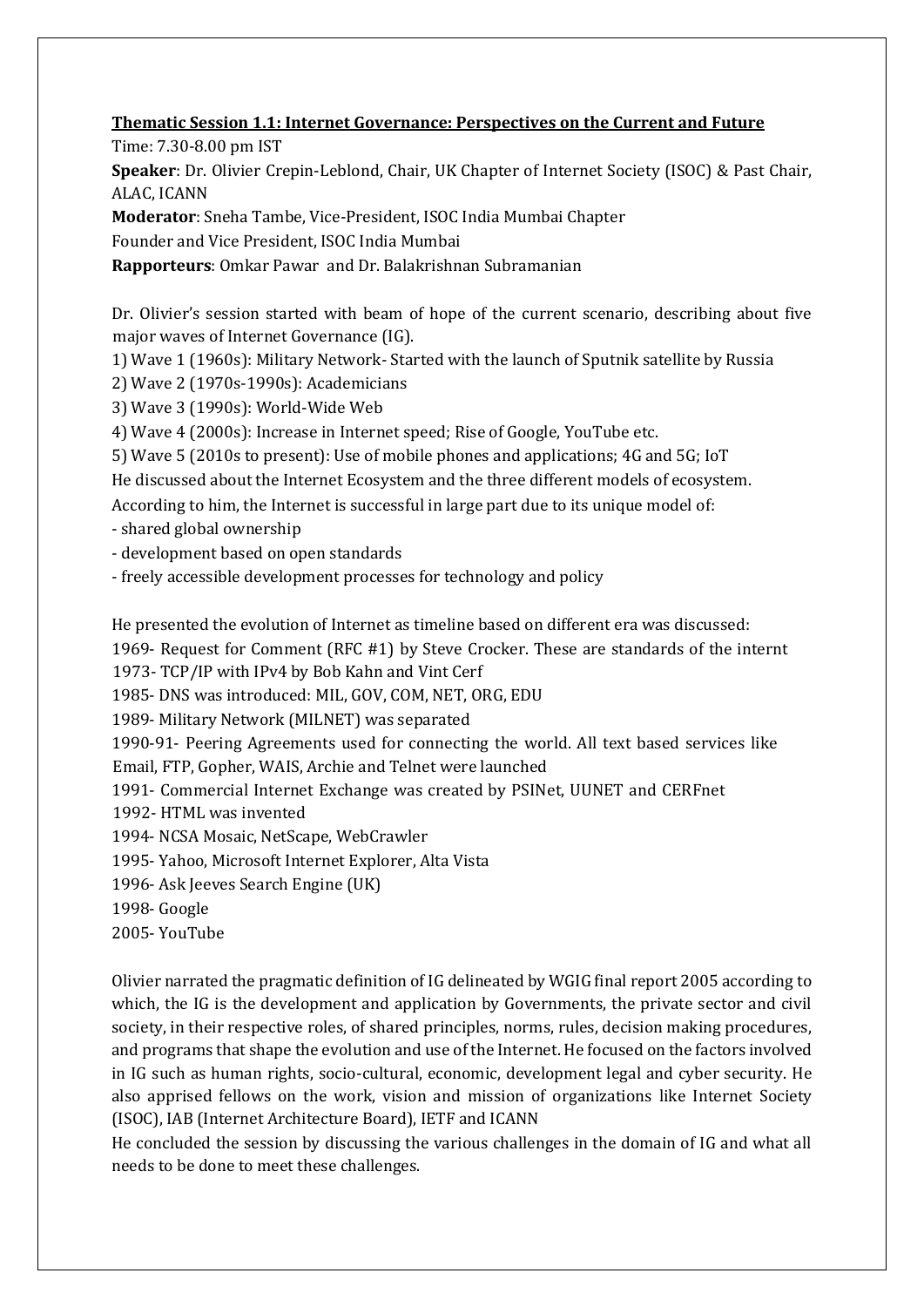#### **Thematic Session 1.2: History of Internet Governance and the way forward**

**Time**: 8:00 pm-8.30 IST

**Speake**r: Dr. Govind, Vice Chair of Asia Pacific Internet Governance, APSIG, NIXI

**Moderator**: Nandita Koshal. Treasurer, ISOC India Mumbai Chapter

**Rapporteurs**: Eeshani Kulkarni, Ashwathy Venugopal, Dr Ramalingam

Dr Govind began the session by asking the pertinent question of what is Internet Governance and why does Internet need to be governed.

He emphasized on the importance of Internet Governance by highlighting that:

- Internet Governance is the canter of all human activities, and plays a critical role in the country's social, political, economic industry and commerce activities
- With the advent of the pandemic, the role of Internet governance has become central, as society is increasingly become reliant on the usage of Internet on a daily basis
- The Internet can negatively impact people especially with rise in fake news, Internet shutdowns, breach of privacy, data theft, cyber stalking, online hate speech
- Maximum number of Internet shutdowns have happened in India in the last few years.
- It is extremely critical to verify the information forwarded through social media

Dr. Govind took the attendees to the journey of the evolution of the Internet in India from setting up of Education and Research Network (ERNET) in 1983 to coming of Internet to India in 1995 to India becoming a GAC member and setting up National Internet Exchange of India in 2003 to evolution of multi-lingual Internet to India's increasing participation in ICANN, IGF and APNIC in 2015:

Dr Govind then went to explain the Internet ecosystem, its stakeholders, the Internet infrastructure with its various layers and the 7 clusters of Internet governance issues. These seven clusters are Telecom, Cybersecurity, Freedom of Expression, Jurisdiction, E-commerce, Access and Content Policy. Dr Govind informed that India's journey through IG started in 2003 after becoming a member at ICANN and setting up of NIXI and In 2015 India adopted the Multistakeholder model of Internet Governance.

He further opined that changing technology and geo-political situations will determine India's way forward in Internet Governance. Dr. Govind concluded by emphasizing that Improving industrial involvement, promoting start-up culture, enhancing the participation of academia and other stakeholders in Internet Governance would be the ideal strategic move to be adopted by India.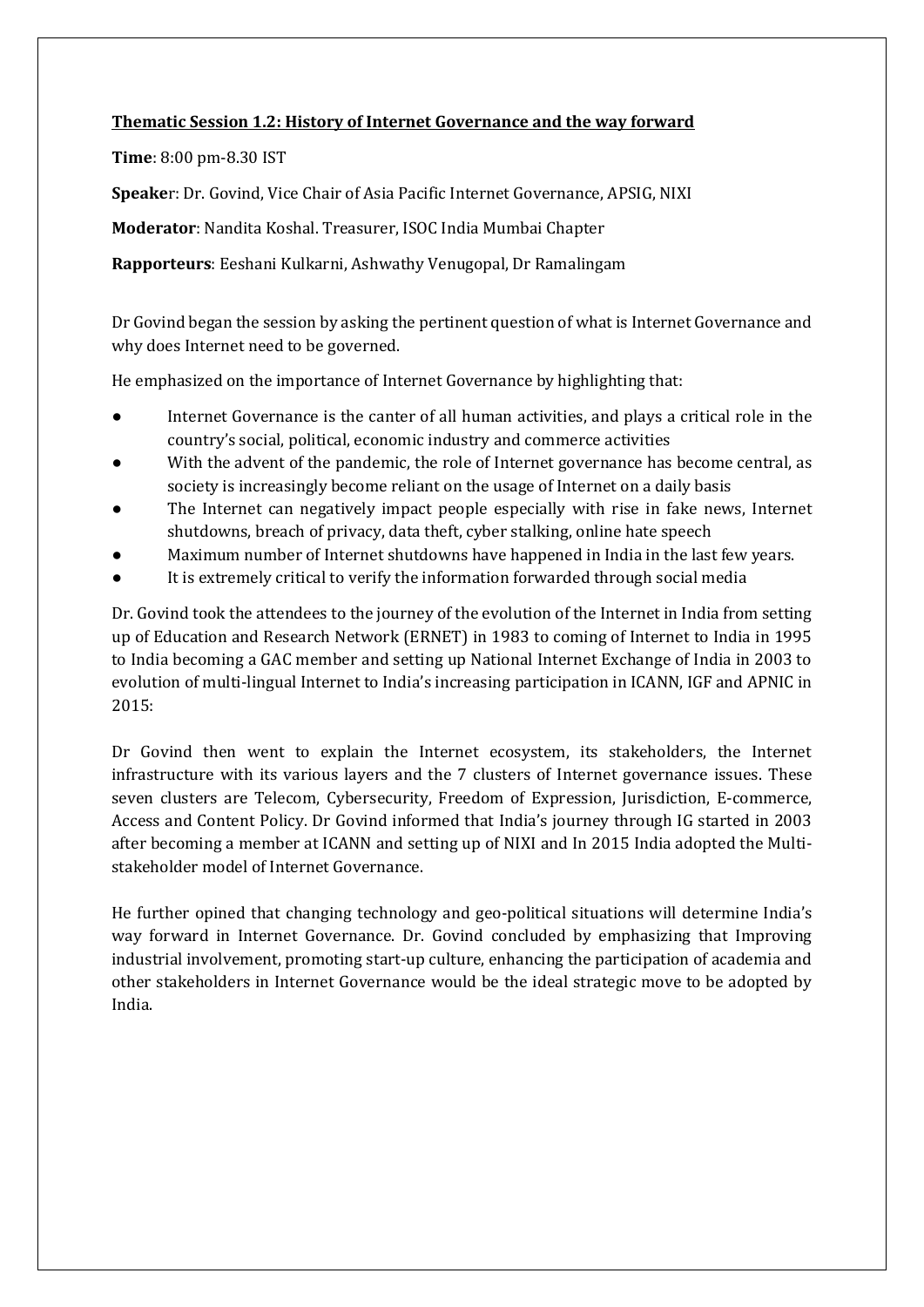## **DAY 2: 8 October 2020**

**Special Session**: Introduction to AP\* (Asia-Pacific) Organizations

#### **Speakers**

- Aftab Siddiqui, Senior Manager, Internet Technology Society, APAC, ISOC
- Jia Rong Low, VP and Managing Director, Asia Pacific, ICANN

**Moderator**: Sabarinath Pillai, President, ISOC India Trivandrum Chapter

**Rapporteur**: Alicia Nabilla, Arun Kanti Howlader

Time: 14:00 - 14:45 IST

Aftab Siddiqui as the Senior Manager, Internet Technology at APAC, ISOC kickstarted the session by discussing about the Internet ecosystem, the scheme of Internet regulator as Asia Pacific Region is handled by ICANN, and registries of each country. He informed that not all countries have the same law and regulations regarding domain name industry. In some countries, the registry could also run as the registrar, so they can directly sell domain names. In Indonesia, where he is currently working for the vault, they are not permitted to straightforwardly sell domains names but rather they have enlistment centers that do the work.

Mr. Jia Rong Low, VP and Managing Director Asia Pacific of ICANN explained about the Internet in a detailed way, highlighting what makes the Internet works, the unique identifiers like protocol parameters, IP Addresses and domain names. He also further explained about the Internet engineering task force that sets of global standards for Internet protocols; the role of Regional Internet registries and how IP addresses are distributed around the world; the arrangements made by ICANN like uniform dispute resolution policy, where brand names are restricted jurisdictionally; new nonexclusive toll level area, where extended assortment of TLDs are accessible to thousands, and other such work carried by other agencies.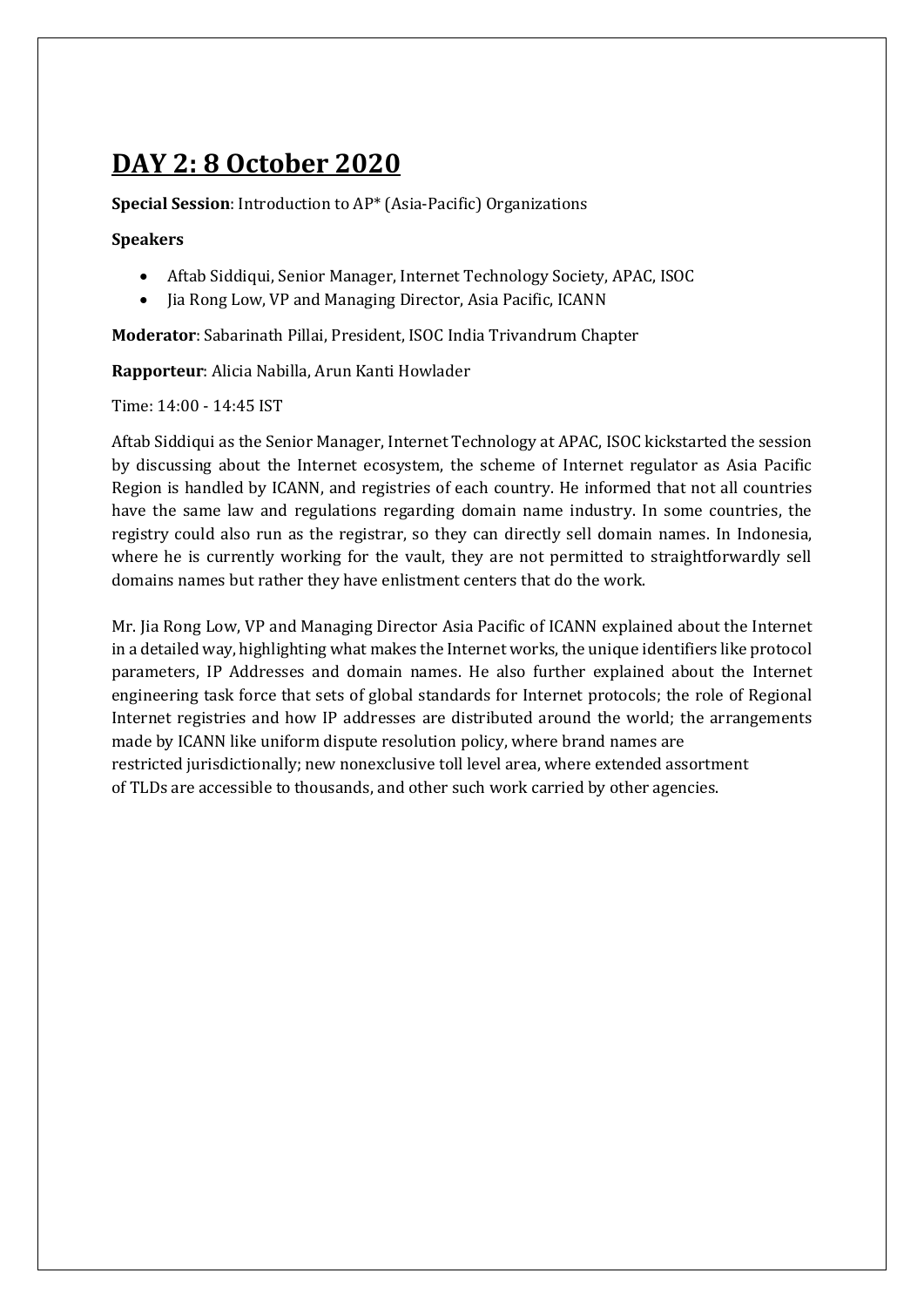#### **Thematic Session 2.: Introduction to the Core Internet Technologies**

#### **Speakers**

- Srinivas Chendi (Sunny), Senior Advisor Policy and Community Development/South Asia Liaison Officer, APNIC
- Champika Wijayatunga, Regional Technical Engagement Office, Asia Pacific (APAC), ICANN

**Moderator**: Sabarinath Pillai, President, ISOC India Trivandrum Chapter

**Rapporteur**: Rakesh Mohan Bhatt

**Time:** 15.00 -16:00 IST

 While introducing the Core Internet Technologies, Srinivas emphasized on the policy and communication issues. He briefed about the journey of evolution of the Internet from first Internet backbone to early Internet (Telnet, File transfer, Email, Usenet- used for early social media, birth of TCP/IP). He further explored upon why being connected to the Internet is beneficial through examples such as online banking, stock market etc. He also explained about the working of Internet. the cloud, mobile networks, satellite wireless networks and copper/fiber network.

 He further focused on the key Internet technologies and mentioned Internet Protocol (IP) and Routing. He explained how data is sent over the Internet in discrete packets and on the wire, where everything is digital in the form of packets. He highlighted the how due to security reasons every source and destination should have the unique IP address, He also discussed about the IPv4 and emerging protocol IPv6 with their characteristics. He also described the Regional Internet Registries (RIR), routers and communication between the routers, Internet Exchange Point (IXP), Resource Public Key (RPKI) and Route Origin Authorization (ROA). Lastly, he performed eight activities online by using on online quiz app and interacted with the participants.

 The next speaker, Champika Wijayatunga explored the Domain Name System (DNS). He highlighted the layers of TCP/IP and OSI model. Here, he explained that how DNS comes in the application layer and how a kind of database is used by the DNS, in its architecture, in defining the names. He also explained with the help of figure about the root-servers and how they work.

 He further discussed about the DNS components and recursive resolver role to compact many DNS servers. Under the DNS ecosystem relationship, NIXI is playing a key role for India, with the potential target points. Lastly, he emphasized on the best practices in securing DNS such as compliance with the standard.

 In response to various questions raised by fellows on DNS protocols, Champika stressed on the need to understand the concept of 'Fully Qualified Domain Name' (FQDN). FQDN has a trailing DOT in the end that refers to the Root (i.e. Top of the hierarchy). e.g. mail.example.com. (notice the DOT after com),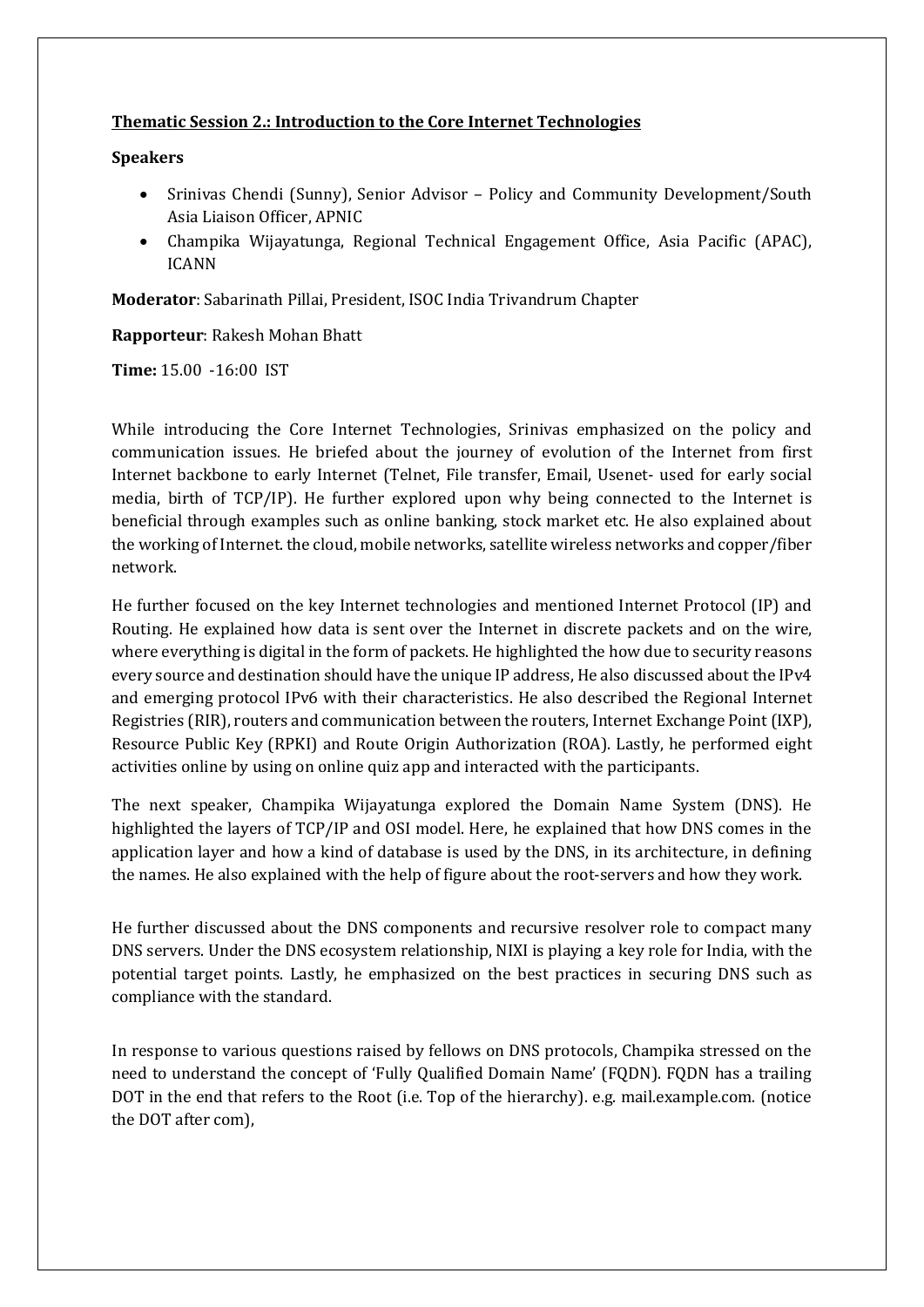#### **Thematic Session 3: Emerging Internet Technologies, Trends and Security**

Time: 16:15 – 17:15 IST (UTC+5:30)

Speakers:

- Dr. Konstantinos Komaitis, Senior Director, Policy Strategy and Development at the Internet Society.
- Ambassador Latha Reddy, Co-Chairman, Global Commission on Stability in Cyberspace (GCSC)
- Narendra Nath Gangavarapu, Joint Secretary, Security Council Secretariat, Government of India

**Moderator:** Pablo Hinojosa, Director, Strategic Engagement, APNIC

**Name of Rapporteurs**: Ajay D M, Dr. Gnanajeyaraman Rajaram,

In his opening remarks, Dr. Konstantinos stated that the digital divide has increased a lot during the COVID pandemic, and Governments should take necessary steps to increase the digital inclusion of the public. He introduced the Internet Impact Assessment Toolkit (IIAT) and stated ways and means to defend and promote the critical properties of a healthy Internet. He also affirmed that the Internet infrastructure has been resilient during the COVID times and was able to accommodate the exponential increase in user traffic.

Ambassador Latha Reddy introduced the principles, norms, and recommendations of GCSC to the fellows and stressed upon the importance of cyber peace. She re-emphasized that Internet infrastructure was successful in accommodating the user traffic during the pandemic and also discussed the role of the Internet during elections.

Mr. Narendra Nath stated that the security of products should be considered from the initial stages of product development and also mentioned that IoT devices can be used as potential attack vectors. He also stressed on the point that the trust deficit and financial fraud on the Internet has been critically increasing in recent timesMr. Narendra Nath said that the pandemic has actualized the digital divide. He stated that managing, monitoring the use of data, and access rights are important for individuals and organizations. He also stated that data colonization is dangerous and the companies that have access to data grow stronger and the companies that don't have access will go weaker.

Responding to a question by Dr. Ramalingam Dharmalingam on the cybersecurity policy in India, Mr. Narendra Nath said that cybersecurity policy is being worked on in India, even before the pandemic and after COVID taking into consideration the remote nature of work, the policy is being articulated. Responding to the same question Ambassador Latha said, a mass public campaign is necessary on cybercrime, cyber hygiene, and steps to be taken during a cyber-attack. Adding to the recommendation by Ambassador Latha Reddy, Mr. Narendra Nath said that different means of the public awareness campaign is needed for the end-users in order to make them consume the recommendations made by governments and organisations. He added that the most of the awareness campaigns and recommendations are not consumed by the end-users. Adding to the same question, Dr. Konstantinos stated that the online environment is no different from the home environment and the same level of precautions should be taken in both.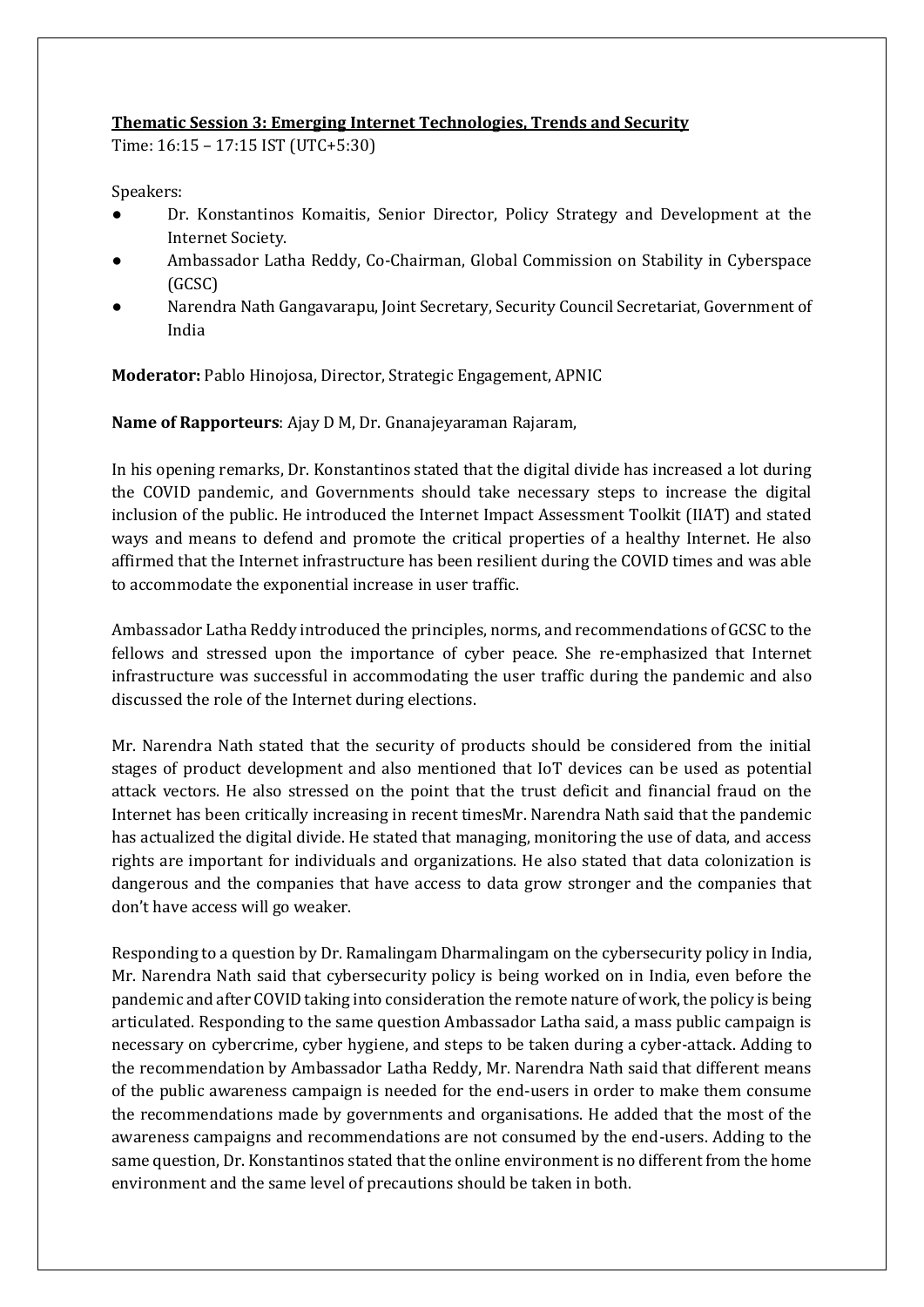### **DAY 3: 9 October 2020**

#### **Thematic Session 4.1: Internet Gender and Diversity**

**Speaker**: Anriette Esterhuysen, Chair, United Nations Internet Governance Forum Multistakeholder Advisory Group; Senior Advisor, Internet Governance, Policy Advocacy & Strategic Planning, APC.

**Moderator**: Amrita Choudhury Vice Chair of APrIGF, ICANN NomCom, President, ISOC India Delhi Chapter – Steering Committee Member, inSIG2020

Rapporteur: Shradha Pandey

Time: 14:30 to 15:00 IST

Anriette started the session by expanding the scope of the topic. She discussed the concept of Inclusion in the IG sphere which ultimately leads to bridging the digital gender gap and increasing Internet diversity. She informed that it was impossible to talk about digital inclusion without understanding exclusion as they are the two sides of the same coin. Digital inclusion cannot be separated from social, economic and political exclusion and they have to go hand in hand to understand the idea of equity in the digital sphere. The levels on which we need to bring in the idea of digital inclusion in the Internet Governance are:- access in terms of gauging the availability; affordability; language as it allows users to interact with relevant content; capability of an individual through digital literacy and skills, the final one being the content regulation.

Looking at the factors that contribute to digital exclusion, the analysis centered around social and economic equality as they have a gendered dimension. Another factor is the geographical area where the users are located due to the stark difference between global north and global south, national, regional and village level. One more factor that Anriette stressed upon was the market related powers that are at play while discussing gender inclusion. This has to be understood in the context of national regulatory frameworks of individual countries and there is a need to analyze whether they provide a level playing field to the people on the Internet.

Addressing various questions asked around the WSIS definition of inclusive information society. Anriette responded that while the definition stills looks equally elusive if not more today than on the date of drafting, that must not become a factor to hold back from working towards digital inclusion. An issue with the current approach to inclusion is that inclusion has become a way of assigning legitimacy in the multistakeholder context i.e. the more inclusive the process; the more legitimate it is. This can result in a tick box approach which is a shallow approach to inclusion. In response to the question of unequal distribution of power, Anriette informed that Open source softwares are a powerful way of building robust tech processes and systems however, the private companies have more power than open source advocates hence open source is not the norm on the Internet.

She concluded by enforcing that inclusion should not be about being politically correct but instead they must be focused on achieving the desired goal of making the policies work towards bridging the digital gender divide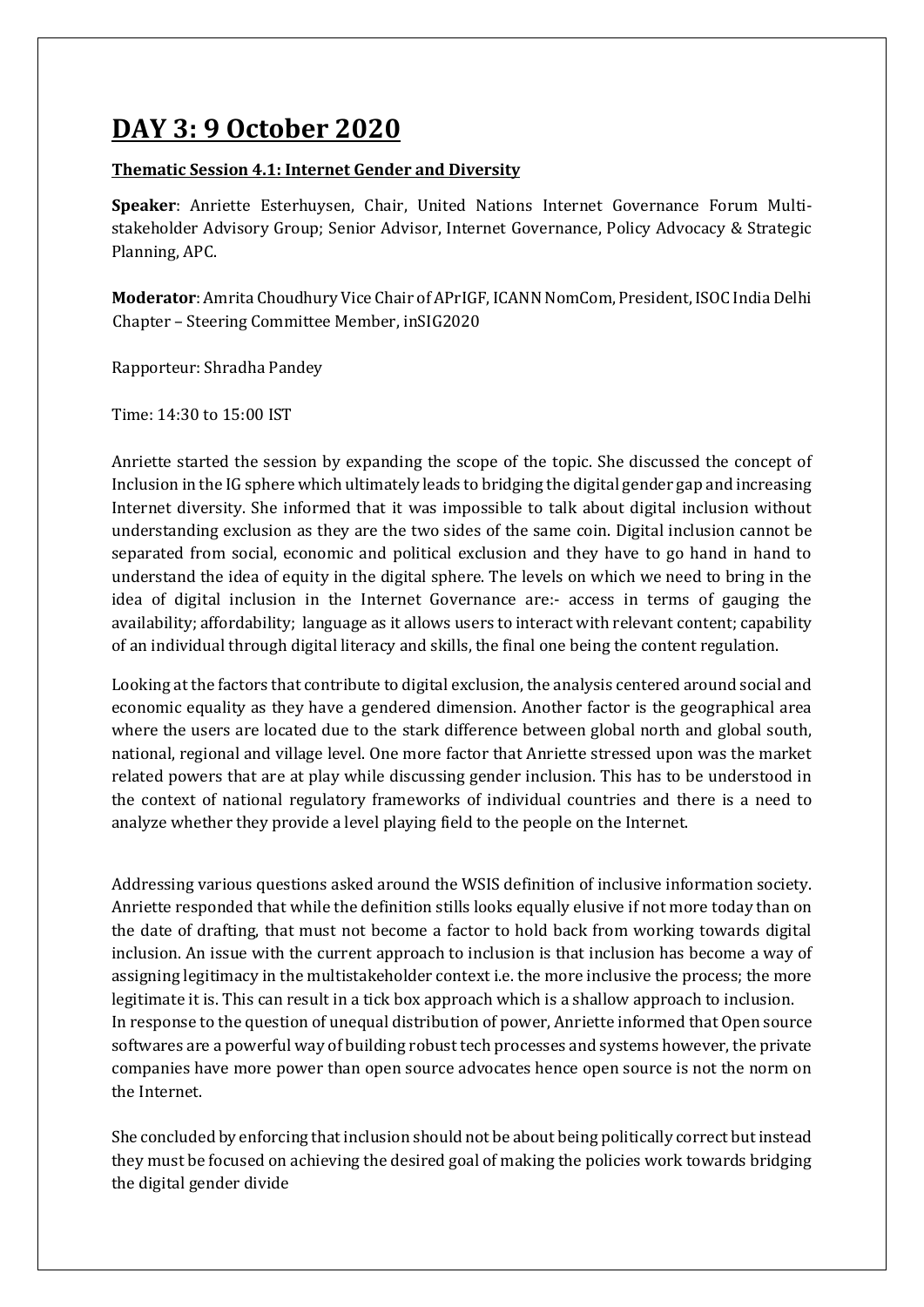#### **Thematic Session 4.2: The Internet for Better Health and Well-being**

**Time:** 15:00 pm – 15:30 pm IST

**Speaker**: Dr. Ashok Hemal, Chief of Uro-Oncology & Professor, Wake Forest Institute of Regenerative Medicine, USA

**Moderator:** Nandita Koshal, Treasurer, ISOC India Mumbai Chapter

**Rapporteur**: Lipasha Shrestha, Dr. Shivaleela Arlimatti

Dr. Ashok Hemal thanked the InSIG team and the rapid growth of technology, which made the positive change in health sector. He explained the 3 different ways of performing the surgeries i.e. open surgery, laparoscopy (key hole) surgery and robotic surgery (most recent). He also explained how the robotic surgery procedure is taken place and how it is different and effective comparative to the other two.

Robotics was first used in the field of Urology. He talked about the advances in robotics from Probot to AESOP to Da Vinci robot that provide advantages. Robotic surgery has also been advanced in children and performed in the youngest child on 1 month old but need to be very concerned and need to take several precautions. 2001- 2004, was the time where the most of the robotic surgery was developed while he was deployed in Henry Ford Hospital, India and performed the first robotic urologic surgery in India on April 29th 2005. First real transatlantic robotic surgery was done in New York where the patient was in France but there is still lot of problem issues regarding tele-surgery. There is a new medical revolution as the mini robotic which is 1mm in diameter and camera, sensor, drug delivery injection that can go through the vein, artery, intestine and blood vessels.

Talking about wellness he apprised about the Burnout syndrome that makes it nearly impossible for individual to provide compassionate care for their patients. This trend is also prevalent in young generation with technology background, law, academia, pharma, computer science, researchers. He suggested the burnout can be prevented by establishing wellness center as a quality indicator, starting a wellness committee and or choose a wellness champion, distributing an annual wellness survey and meeting regularly with leader and or staff to discuss data and interventions to promote wellness.

Tele-health or alternatively known as e-health or mobile health is a game changer during this pandemic situation as it's the Internet transportation of communication. It can be both virtual and verbal form of communication where the physicians intervene with the patient with his consent. It's going to be effective and accessible in the rural area as the patient does not need to visit the hospital for minor problems, especially in India.

While these are certainly revolutions in the medical field, Dr. Hemal also cautioned about the legal, ethical and confidentiality issues involved in human led robot surgeries and tele-health like due to difficulty in laying the ownership of a mishap. He also informed about the issue of lag in tele-medicine which can sometimes prove fatal and identified as a potential area where the Internet Governance can now make inroads. He concluded the session reiterating that engagement with the community is essential for sustaining the health of the community.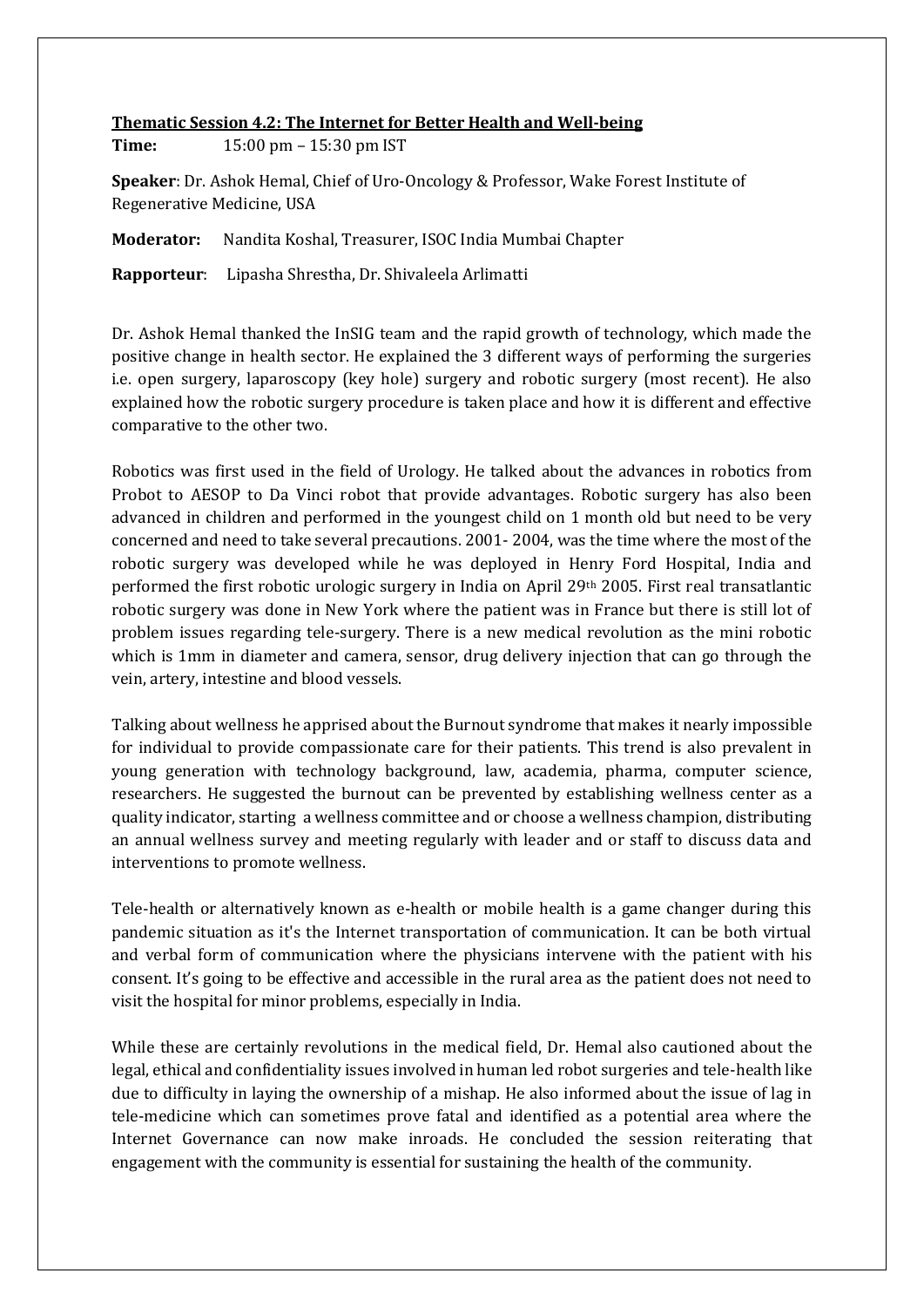#### **Thematic Session 5: Governance of Online Content**

**Time**: 15:45–16:45 pm IST

#### **Speakers**:

- Prof. Sudhir Krishnaswamy, Vice Chancellor, National Law School of India University.
- Nikhil Pahwa, Editor & Publisher, MediaNama,

**Moderators**: Prateek Pathak, inSIG Alumnus & Volunteer, ISOC India Mumbai, and Amrita Choudhury, Vice Chair, APRIGF & Member, ICANN Nom Com & President, ISOC India Delhi.

#### **Rapporteurs**: Aroon Deep, Raghu Gagneja, Gayatri Kasibhatta

Prior to the session, pre-reading material had been made available to the fellows that consisted of three distinct case instances, modelled after real-world events. These simulated case instances, encouraging possible responses to complicated situations touching upon themes of freedom of expression, national security, individual privacy, et al —were particularly designed to test the thinking abilities of the fellows and to encourage a host of perspectives on dealing with the instances. The session was opened by Prateek Pathak, who introduced the speakers, and set the ground rules for the session; namely, that fellows should be respectful of each other's views, keep their remarks brief, be prepared to be called to provide a response, and informed that the examples used in the case instances were fictitious. The first instance consisted of a social media user accusing a film star of murder on a social networking site, and whether the former's post should be removed and his account on the platform deleted.

Prof. Krishnaswamy noted that crucial factors, such as whether the accusation was asserted as a fact or opinion; what are the real-world effects of such assertions; whether it was gender-based harassment and what are the remedies available to them, should be considered. Nikhil Pahwa felt that incorrect information wasn't necessarily illegal but wondered whether the platform should adjudicate matters of fact. He did highlight the Adjudicator's role that platforms are expected to play and the existence of a gap in accountability for the platform as social media companies may not be in the best position to adjudicate the facts from misinformation. Experts and fellows agreed that banning of the account is an arbitrary act and should not be carried out without sufficient legal grounds

The second instance consisted of a fictional Ayurveda-based drug that was marketed as a cure for COVID-19. A user endorses the product online, leading to the question, whether this now-viral endorsement should be considered as fake news? Fellow Ashish Agrawal said that the term "cure" needed to pass a high threshold. Fellow Nupur Vijh felt that the public health implications warranted a takedown. Mr. Pahwa diagnosed this instance as diagrammatically different from the previous one, since there do exist mechanisms in place to verify and authenticate this particular instance of unverified information. He favored that tweet should be taken down as it is demonstrably misinformation However, Professor Krishnaswamy had a slightly different take on this. He believed that there weren't any specific guidelines that could suggest this instance of unverified information to be labelled as fake news. He spoke about Twitter guidelines, in particular, the coordinated harmful activity policy. Prof. Krishnaswamy felt that fake news can't be a takedown ground by itself on platforms like Twitter but coordinated misinformation may, however, be liable to be taken down, if demonstrable.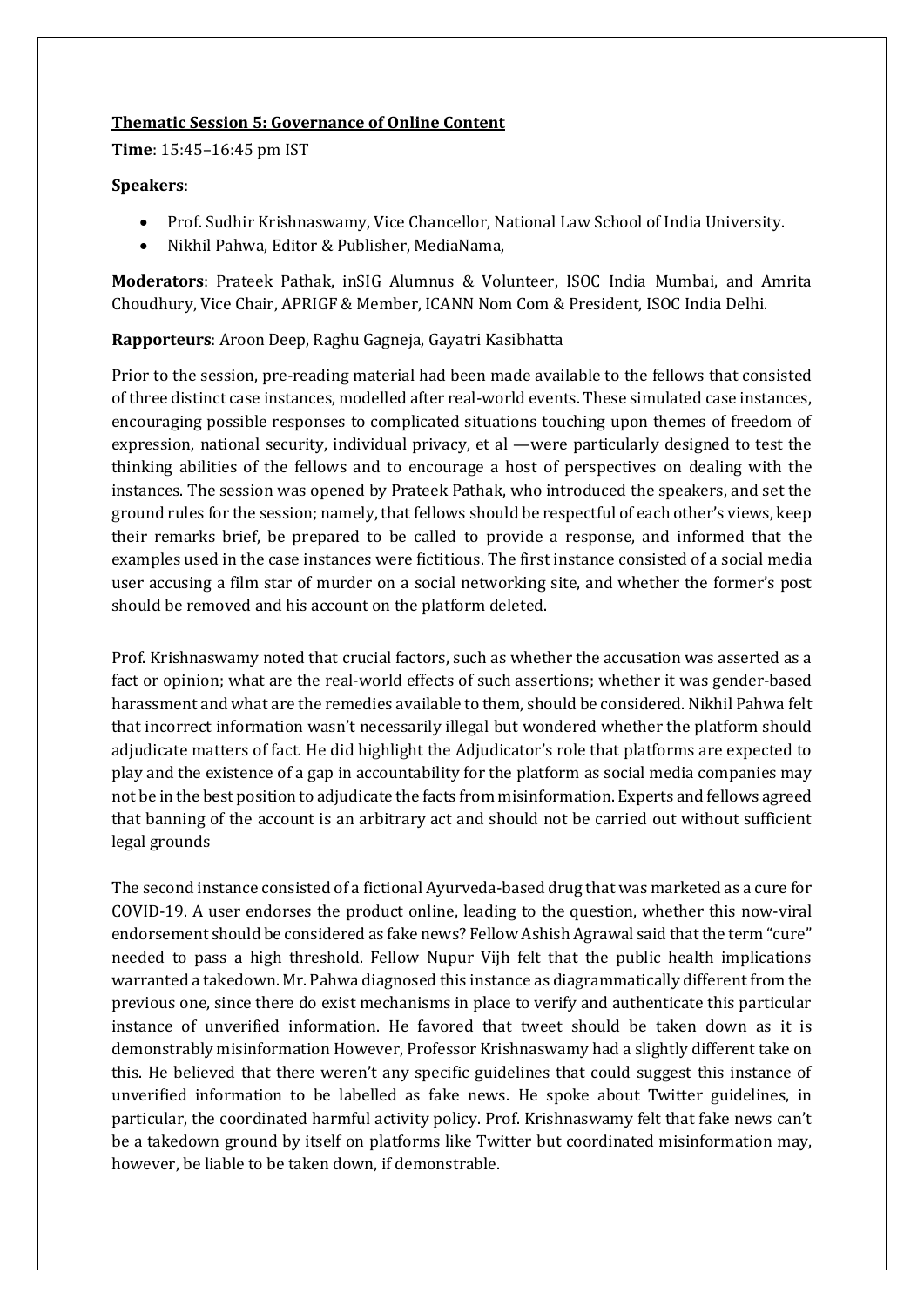The third instance concerned a short video application from a foreign country analogous to China. The application has been banned by the domestic government due to its country of origin. A social media influencer laments the lack of comparable revenue from a competing app. The question is, thus, whether national security and user privacy are more important than end-user convenience and income.

The unequivocal stance of supremacy of national security and user privacy over end-user convenience found resonance amongst the fellows. Fellow Debarati Das expressed skepticism on bans while Fellow Aroon Deep argued that impact on privacy and national security needs to be strongly demonstrated for such an extreme step to be taken.

Prof. Krishnaswamy in his remarks asked the question, 'where do we draw judicial authority in determining cases about fake news and defamatory systematics?' and argued that Section 69A of the IT Act, 2000 does not provide for app blocking, and speculated that the real-world equivalent of the app ban was done to advance geopolitical interests instead of user interests. Nikhil concurred that the move seemed politically motivated, but argued that democratic openness cannot be a weakness against non-democratic regimes. Prof. Krishnaswamy concluded that assumptions of full free flow of information were being challenged in recent years, and significant changes in the philosophy of the Internet were taking place.

Concluding Remarks: Professor Krishnaswamy in his closing remarks spoke about the changing nature of existing digital premise — and the fact that the free flow of information and ideas are under threat and subsequent need to rethink and address these concerns. These concerns relate to the New Media spaces and imagining ways in which they can be adequately regulated without impinging on the freedom of expression of the individuals. He also highlighted the need to change our viewpoint — transitioning from looking through a keyhole of a particular case to imagining the responses in general situations, so as to better the understanding and deploy effective policies. In the end, he highlighted the importance of users being informed about their rights and privacy that they give up while interacting with the Internet as a necessary step to prevent abuse of data.

Nikhil enumerated the following challenges facing present society:

- a. The existence of incorrect, but not illegal, information. And at the same time realizing that this segment of information can have its own set of consequences, small or otherwise.
- b. The need to develop solutions to tackle information that isn't technically hateful/inciteful but, again, can have consequences in the lives of individuals
- c. Social media platforms' dual role as a facilitator of communication (intermediary) and publisher of content (liable its content).
- d. The ongoing debate regarding curtailing freedoms of these platforms and restricting the safe harbour protections currently in place. While simultaneously, the need to hold platforms responsible so that these protections offered aren't misused for exploitative purposes.

Nikhil concluded the session by emphasizing the need to retain safe harbor protections for the intermediaries, while institutionalizing community guidelines so that people do not remain just at the mere mercy and benevolence of the intermediaries.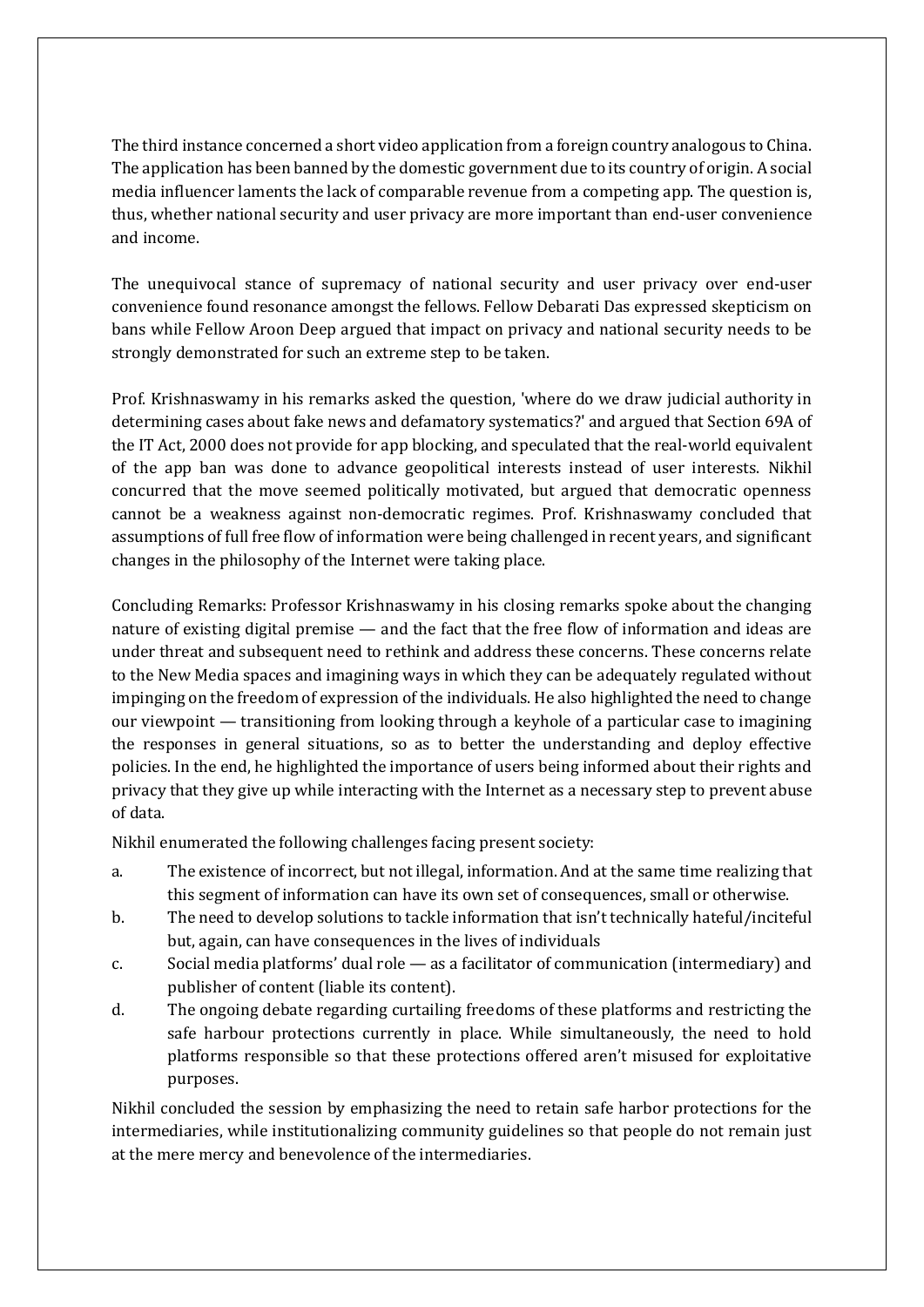#### **Session: Perspectives-I**

**Time**: 17:00–17:45 IST

#### **Speakers**:

- Dr. Ajay Data, Chair, Universal Acceptance Steering Group (UASG), ICANN.
- Dr. Sarbani Belur, Asia regional Coordinator, Community Networks, APC, Senior Research Scientist, IIT-Bombay.
- Subhashish Bhadra, Principal, Omidyar Network,

**Moderators**: Shveta Kokash, President, ISOC India Mumba; Devendra Naidu, Steering Committee Member, inSIG 2020/

**Rapporteurs**: Nestor Boniche Gonzalez, Dr Clement Genty

The session begins with the welcome provided by Shveta Kokash and Devendra Naidu, who introduced the concept of the session Perspectives-I, that aims to provide a space to freely share the thoughts and insights on relevant aspects and perspectives on Internet governance and related topics. The session included the presentations by Dr. Ajay Data on Universal Acceptance - Technology Readiness; Dr. Sarbani Belur, on Community Networks and Subhasish Badra, on the Data Governance and Priorities for India.

**Perspectives of Dr. Ajay Data**: Dr. Data makes an introduction on the concept of Universal Acceptance (UA), a framework which is fundamental requirement to make the Internet a truly inclusive and multilingual digital space. It is a community initiative, formed by working groups with the intention of reducing gaps in tools and technologies. Universal Acceptance ensures that all domain names, including long new TLD and IDN, email addresses too, must be treated equally and can be used by all systems, devices and Internet-enabled applications. Technically, all domain names must be accepted, validated, stored, processed and displayed in the same way, consistently and correctly. UA does not develop standards, but it does develop good practices.

**Perspectives of Dr. Sarbani Belur**: Dr. Belur presents the biggest rural connectivity challenges in India, such as the unavailability of fiber backhaul, low ARPU (Average Revenue Per User) in India, the power outages or intermittent availability of electricity, the unequal supply of services by ISPs (for the aforementioned reasons) and the low demand for these services, mainly due to the lack of digital awareness of people. This makes the dependency on connectivity in rural regions high, and makes it less possible to access services such as telemedicine, health records, ATM's, or others as carrying last-mile connectivity has become a significant challenge. To carry out an infrastructure deployment plan, a connection is made at one point and from there an offline mesh network is deployed as if it were an online mesh network. It is important to mention that the community actively participates in the process, appropriating it, without losing its identity. They further share and reuse the infrastructure, uses solar energy, own hardware and software developments for Routers, community radio, intranet mesh network as a platform. to develop their own content for learning, in their own language, and e-commerce website for the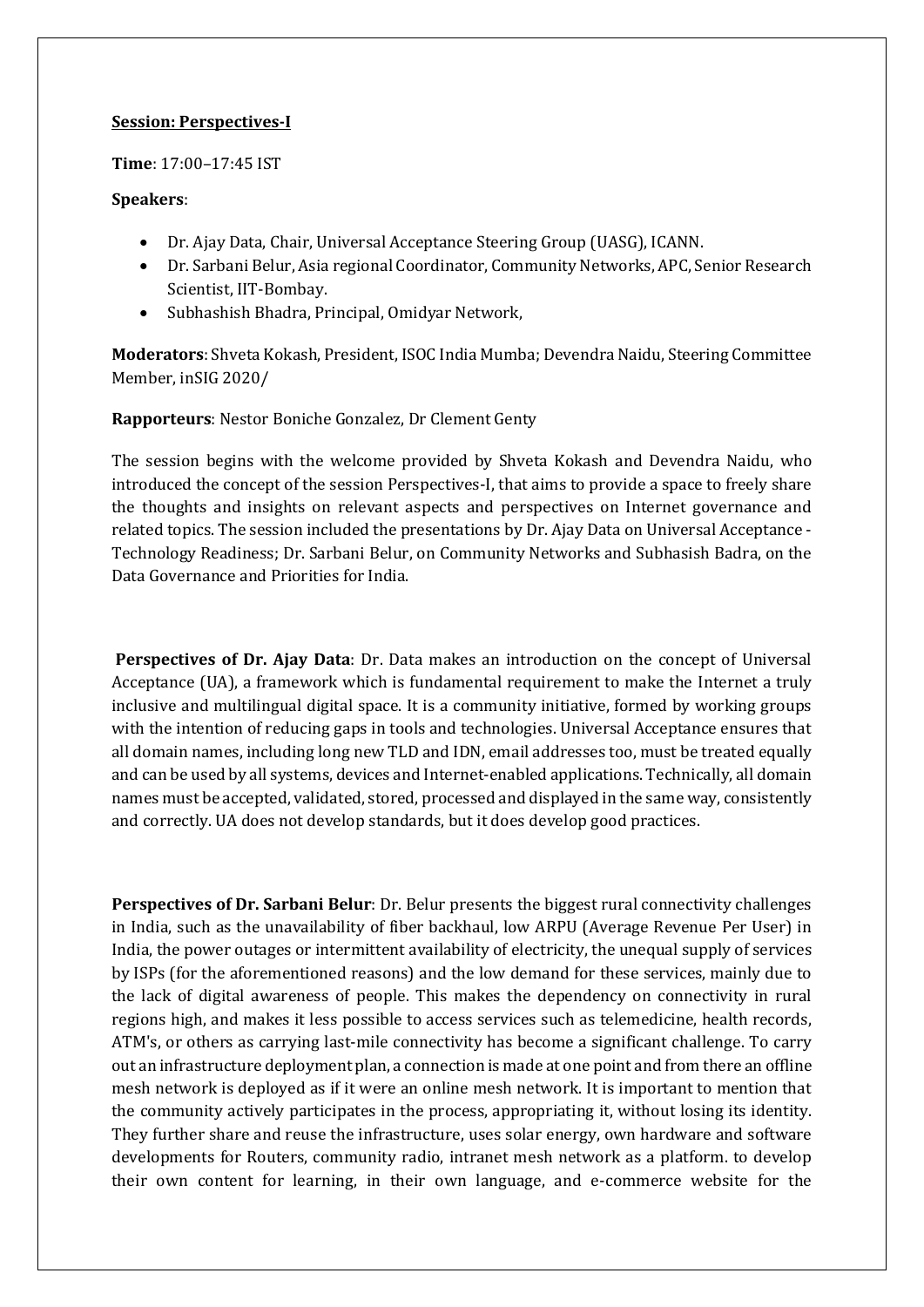community. One of the great challenges they face is increasing the participation of women in these spaces and building technology.

**Perspectives of Subhasish Badra**: Subhashish shares perspectives on good practices, from the vision of both nonprofit and for-profit ventures. He talks about a formulation of the three global forces that at this moment influence the discussion of the issue of data governance and management. First being the rise of nationalism, which influences many countries regarding the policies that are generated, Second, being collection of more and more data from people through different means. The third aspect that influences the issue of data governance is the pandemic that we are currently experiencing and all its effects on the online life that we carry out today, and its impact on our institutions, policies and others.

India is a world leader in Internet penetration thanks to the number of people who access the Internet, have access to devices, and position of India being a hub for high-tech companies. In addition to this, there are factors that are part of India's technological development such as an active government and civil society, technological nationalism, and presence of a huge market for large technology companies. All of these factors contribute positively to India's tech ecosystem.

Despite this, there is a lack of regulatory structure regarding data. India now has the opportunity to not to be left behind in this aspect as it has high technological development at present.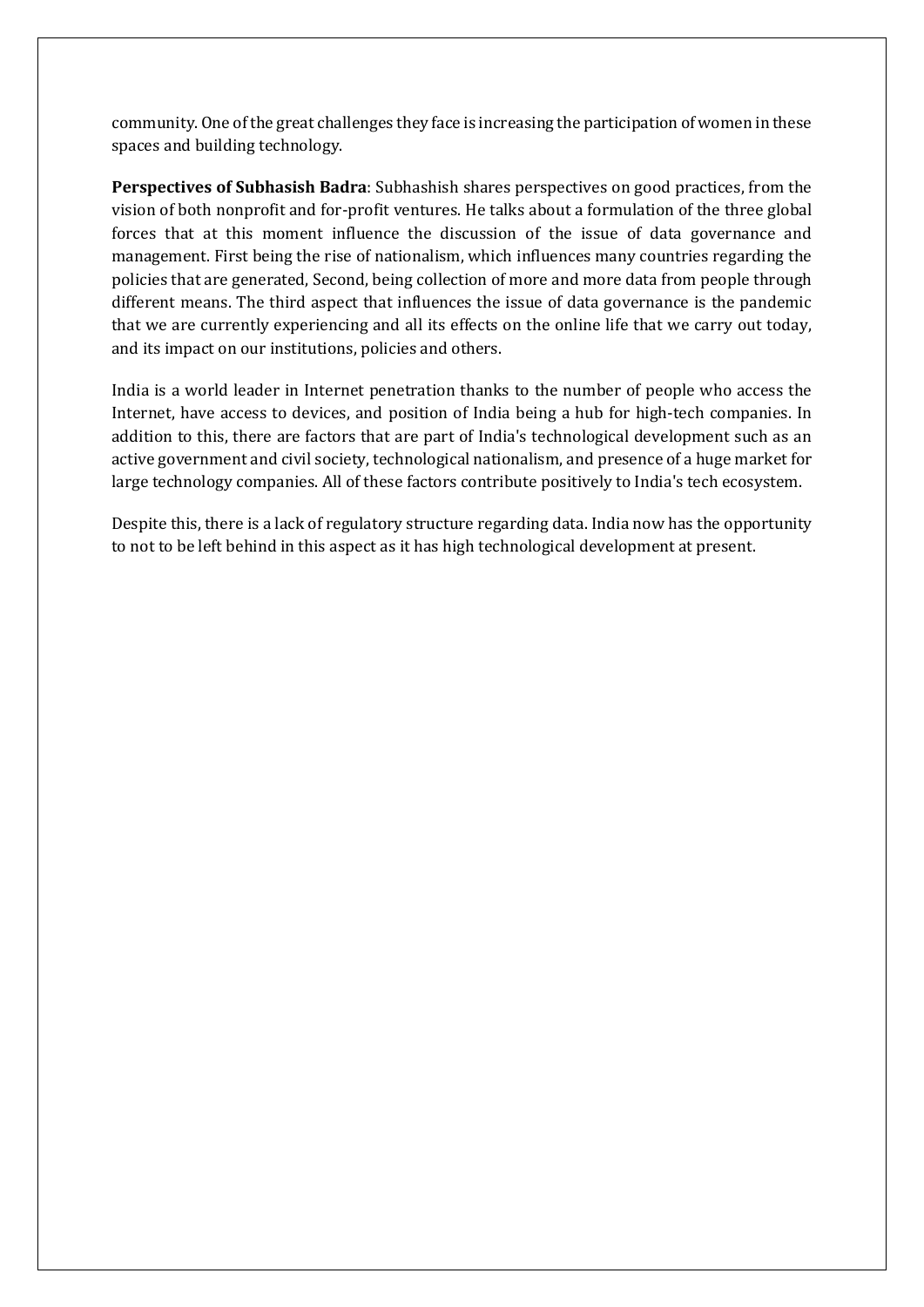## **DAY 4: 10 October 2020**

#### **Social Session: Virtual City Tour**

**Time**: 11:00–12:00 IST

#### **Speakers**:

- All woman leadership team of ISOC India Mumbai Chapter
- Shveta Kokash, President, ISOC India Mumbai Chapter
- Sneha Tambe, Vice President, ISOC India Mumbai Chapter
- Nandita Koshal, Treasure, ISOC India Mumbai Chapter

#### **Rapporteurs**: Umesh Alle

Shveta, President, ISOC India, Mumbai Chapter, welcomed the fellows to the virtual city tour of "City of Dreams". She boarded all fellows on an online vehicle from our respective places to take all the fellows on a wonderful journey of the virtual Mumbai city tour. Fellows landed on Chhatrapati Shivaji Maharaj International Airport Mumbai.

Nandita took us from the airport to Notable landmarks of Mumbai and provided insightful details about those landmarks. She first started with the famous landmark of Mumbai "The Taj Mahal Palace Hotel". The Taj was incorporated by the founder of the Tata Group, Jamshedji Tata.

She then took fellows to Gateway of India; Chhatrapati Shivaji Maharaj Terminal (formerly known as Victoria Terminus); Marine Drive, famously known as The Queen's Necklace; Asiatic Society, Mumbai's Townhall and many more significant places. Nandita then passed the baton to Shveta to take the fellows to a tour of various beaches of Mumbai. She first took fellows to Girgau'm beach, Charni Road also known as Girgaum Chowpatty. Then she took fellows to her favorite beach, Dadar Beach. As she spends most of the evenings strolling on this beach. Then comes the Juhu beach, which is very famous in Mumbai.

After Beaches, fellow wsere taken into eatery section by Sneha. Here fellows were virtually served delicacies of Mumbai. Few of delicacies to mention were the famous Mumbai's Vada Pav with cutting Chai at Tapri, Tandoori kebabs at Mohammed Ali Road, Bombay sandwich, Ice cream sandwich, unique Flaming Pizza, and many mouthwatering delicacies. Sneha also informed fellows about intercity transportation available in Mumbai. The first virtual ride was with Lifeline of Mumbai city and public transportation called as Local trains. Local trains are meant for fasting commutation. Another popular and frequently used public transportation is BEST buses. In private transportation, Mumbai has taxi and auto rickshaw popularly known as 'Kaali Peeli'.

Shveta took over to explain about the SOUL of Mumbai city. The various celebrations that take place in Mumbai across the entire year. Govinda / Dahi Handi (human pyramid is formed to reach the hanging pot), Ganpati Festival (Ganesh Ustav, we worship Lord Ganpati), Garba / Dandiya during Navratri (A dance performed with decorated sticks, hitting each other in rhythm), Eid al-Fitr (Festival of Breaking the Fast. This day marks the end of the month-long dawn-to-sunset fasting of Ramadan) and Christmas (annual festival commemorating the birth of Jesus Christ).

The session ended with a Slido word cloud poll to celebrate the geographical diversity of the participants.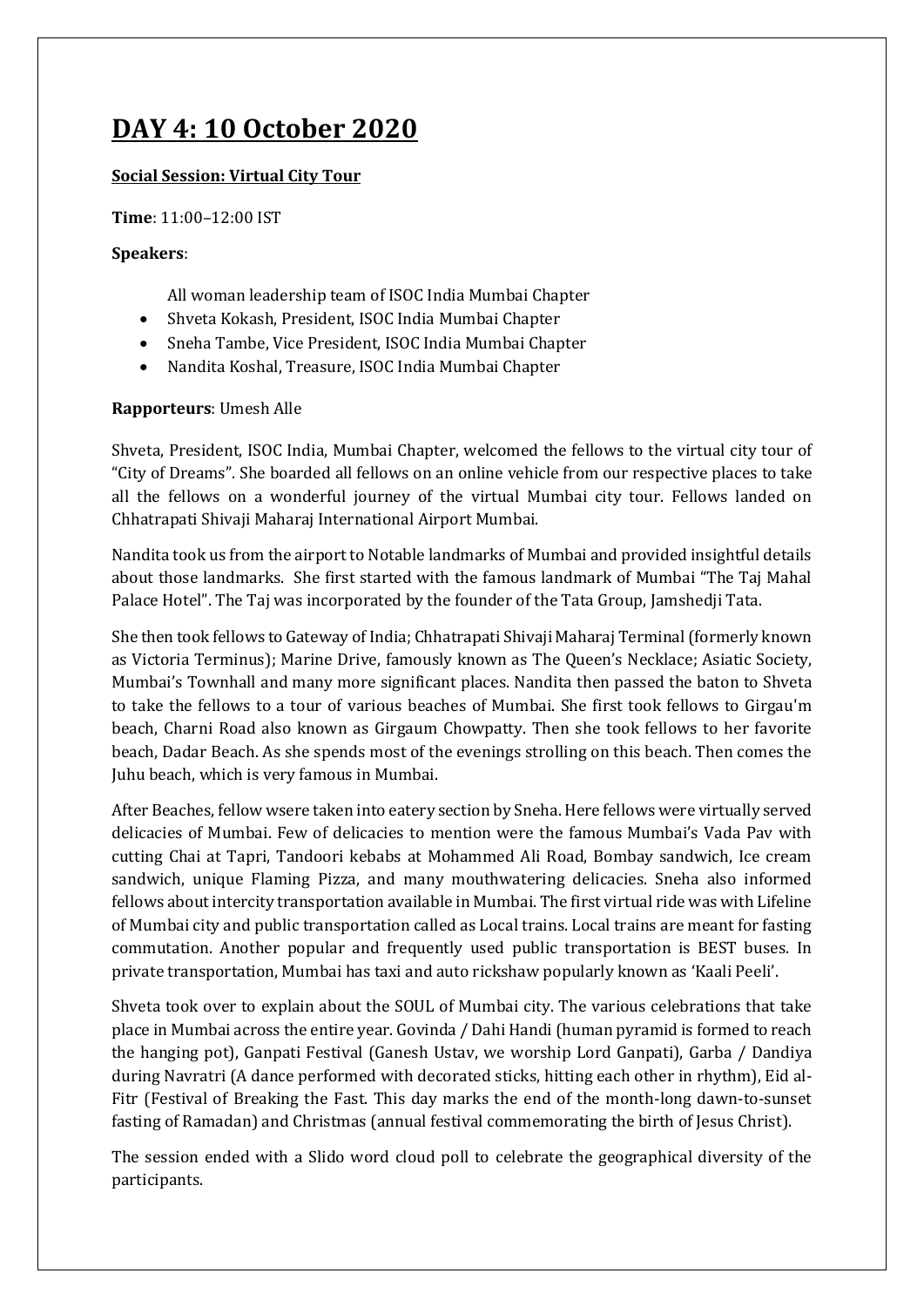### **Thematic Session 6: Engaging with the Internet Engineering Task Force**

**Time:**17.00-17.45 IST **Speakers**:

- Abhijan Bhattacharya, Consultant & Senior Scientist, Tata Consultancy Services
- Dhruv Dhody, Lead Architect, Huawei and Secretary, IIESoc
- Dr. Manohar Bhuyan, Assistant Professor, Umea, University, Sweden

**Moderators**: Anupam Aggarwal, Chair, India Internet Foundation

**Rapporteurs**: Vimal Kumar and Ravipudi Srinivas Rao

The session began with the discussion of IETF and its role in Internet Governance (IG). The speakers explained the procedure and guideline of IETF membership for a newcomer in the role of their interest. The process of publishing RFCs and joining the working groups at IETF was detailed. QUIC(Quick UDP Internet Connection) was briefly described.

The speakers also informed about the Internet security research based on AI and machine learning; evolution of cellular technologies from 2G to 5G; softwarization of networks (SDN) and IoT. The speakers insisted on achieving guaranteed QoS through real-time delivery by minimizing the end-to end delay/latency and congestion. The speakers explained that QoS realization would affect all the layers of the protocol stack. They explained industry 4.0 by realizing the machine-to machine communication in augmented reality (AR)/ virtual reality (VR) in the 5G era. The speakers also talked about network slicing for IP and discussed virtual private networks (VPNs) and 5G requirements.

The speakers discussed the 5G setup and infrastructure in the UK and informed that companies like Ericsson ensure secure 5G services with low latency to the end-users. They emphasized on the use of AI and machine learning in the implementation of robust and reliable 5G services. Using the case of Huawei, which is the proposer of China's new IP initiative, speakers stressed on the importance of rethinking and reimagining the use cases of Internet design for the next 10-20 years to address questions like what will be bandwidth requirements in 2030? IP has been scalable till now, even during the COVID19 pandemic, will it be in 2030 or after that? Not enough experimental data is available, and the holographic communication model is to be explored. The session was concluded by discussing the IP shutdown and the International Telecommunication Union (ITU) role in this area.

In the end, Mr. Anupam Agarwal concluded that the role of IETF has changed over the last five years and the Indian contribution in it has increased. He said there is a need to bring the technical community together to face future challenges in IG.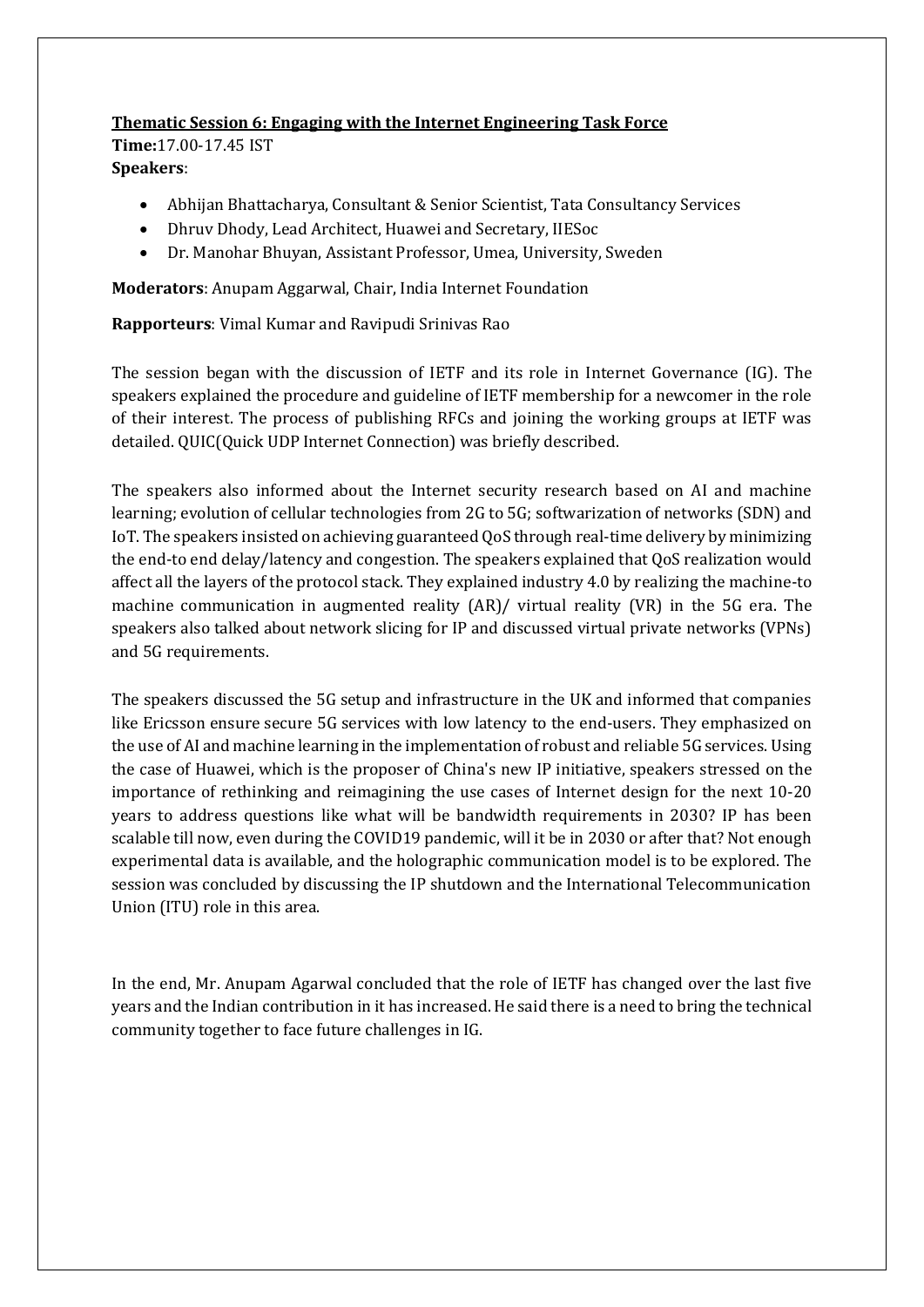### **Session: Perspectives-II Time:**17.45-18.30 IST **Speakers**:

- 1. Glenn McKnight Co-Founder ISOC Canada
- 2. Reena Garg Head (Electronics and IT Department), Bureau of Indian Standards
- 3. Mathew Joji Head Strategic Communications and Development, International Justice Mission, Kolkata

**Moderators**: Anupam Aggarwal, Chair, India Internet Foundation

**Rapporteurs**: Mohamad Afiq Ammar Tulos,

**Perspective of Glenn McKnight:** The speaker began his presentation by sharing his remarks on India's contribution to the publication of request for comments. He then commenced by sharing the journey of his professional career and exploring the field of Internet governance, Glenn spoke at length about the critical challenges faced by him and his team over the years. Furthermore, he provided a comprehensive picture of various organizations who have played a deliberate part in setting the infrastructure of the Internet and stress on the role of forthcoming generations in ensuring the competence of the infrastructure is not interfered with. As per Glenn, there needs be a more cohesive mechanism implemented in order to supplement the entry of more individuals at Internet Corporations for Assigned Names and Numbers (ICANN) and therefore, his advice for new individuals was to gain more insights by working with Internet Governance Forum which encapsulates a broader mandate. Lastly, Glenn concluded his presentation by speaking about his new project, Virtual School of Internet Governance. The objective of the respective organization is to make a formal representation of the importance of Internet governance to people from all cohorts of the society.

**Perspectives of Reena Garg**. Reena represented Bureau of Indian Standards, which was established in 1947 as a central standard authorization unit of the government for all marketable goods. She spoke at length about the different divisions for specific goods prescribing standards in a regulated manner, which may have voluntary obligations except for the ones which have been formally mandated by any relevant ministries. The mechanisms for implementation and regulation of these standards have evolved as a response to the technological disruptions. She spoke at length about the newly framed guidelines to regulate artificial intelligence agents, blockchain innovations among other things. The guidelines are procedurally compiled while taking into consideration the perspectives of different stakeholders involved in the commercial exchange and government authorities.

**Perspectives of Mathew Joji**: Mathew spoke about his association International Justice Mission (IJM), an organization with goal to facilitate socio economic concerns and crime detection through technological assistance. The network is spread across various countries around the globe. Broadly, their mandate is to provide justiciable means to the marginalized community, rescue and rehabilitate the victims and aid the law enforcement agencies. The organization was primarily started in 2006 to combat the incidents of sex trafficking in West Bengal, a state that shared its boundaries with three other neighboring countries. The speaker made several depictions of child abuse and sex trafficking done on the Internet and how the perpetrators have been evolving to cope with the governing regulations of the Internet. Therefore, the issues of governance work in consonance to combat the maligning interests of perpetrators.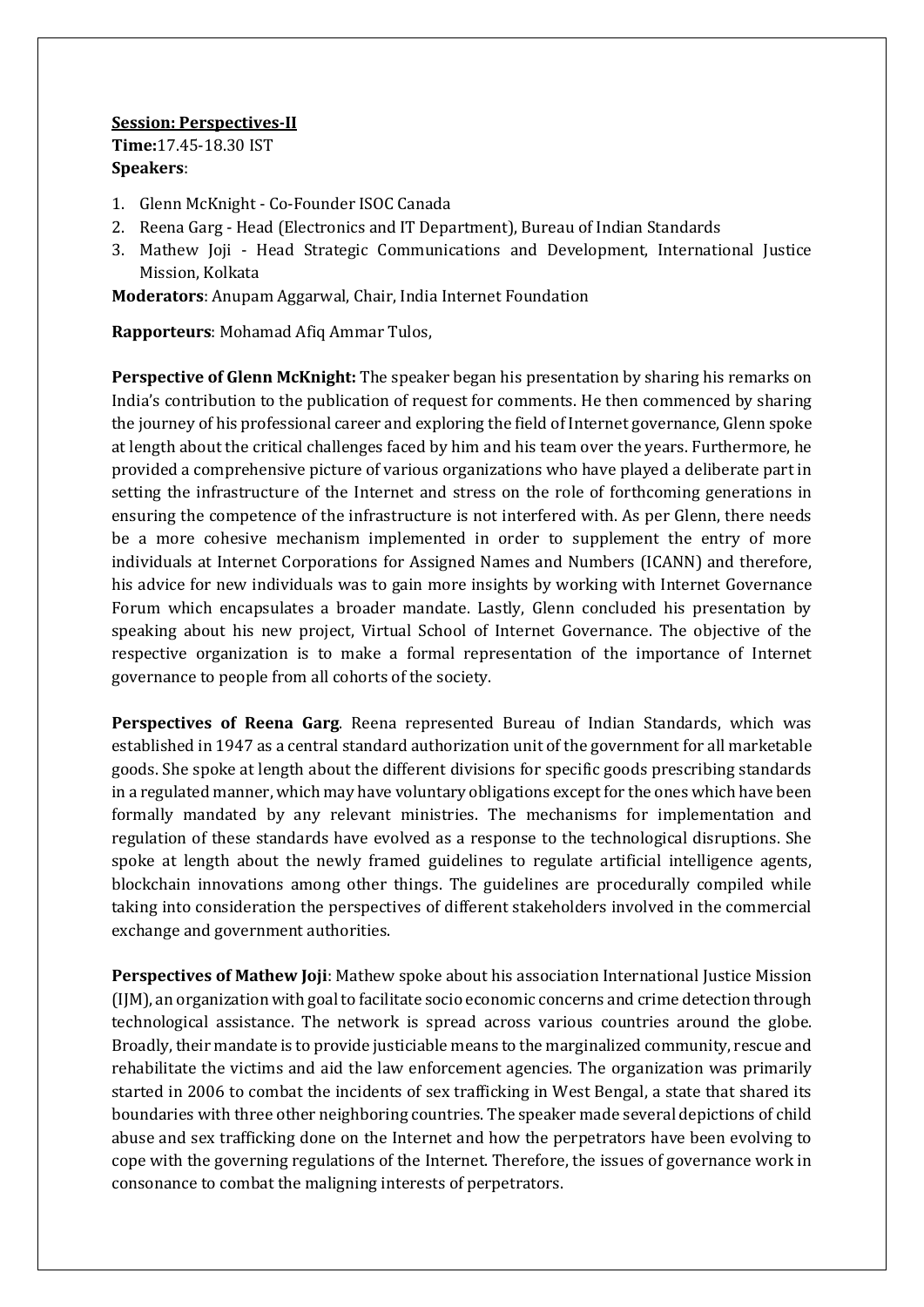#### **Session 7: Concluding Session**

**Time:**18.45-19.45 IST

#### **1. Special Remarks:** Anil Jain, CEO, NIXI

**Moderators**: Satish Babu, Chair, ICANN APRALO. Chair, APSIG and Prateek Pathak, inSIG Alumnus. Volunteer, ISOC Mumbai Chapter.

**Rapporteurs**: Raghu Gagneja and Ravinder Beniwal

Satish Babu started the session by giving a brief background about The National Internet Exchange of India and its current CEO, Mr. Anil Jain. Mr. Jain then began his address by commending the efforts of inSIG organizing team for managing to flawlessly execute a virtual school in their first time especially in these tough times of pandemic. Touching upon the larger overall trends in the economy, Mr. Jain spoke about the silver lining that can be seen in terms of accelerated Internet adoption by the public and the many ways in which the country is undergoing social, political and economic changes.

He further elaborated on the transformative impact that upcoming technologies — Artificial Intelligence, end-to-end tech, et al — will have on the society in years to come. Mr. Jain highlighted the critical role the multi-stakeholder model plays in the domain of Internet governance and how inSIG and other capacity building programs are crucial for having the country and its 600 million plus users' interests be represented at global decision-making forums. He emphasized the commitment of India's prime minister, Mr. Narendra Modi, and the country's IT minister, Mr. Ravi Shankar Prasad, towards achieving these ideals.

Mr. Jain's address laid a strong emphasis on India's ongoing Digital Revolution and the factors powering its progress, including boosting an IT and Manufacturing driven economy. He also enumerated the challenges in Internet Governance lying ahead, both at global and regional level, and the significant role of geopolitical dynamics at shaping the future, while simultaneously opining the dire need for a rethink in this sphere.

He additionally stressed the need to enhance digital cooperation among all stakeholders, nationally and globally. Mr. Jain concluded his address by emphasizing the role of India's industry and academia's representation at global standard, developing organizations and again underscoring the importance of programs like inSIG and others towards achieving this ideal.

#### **2. inSIG 2020 Fellow Quiz**

**Time**: 19:00-19:30

**Moderators**: Nandita Koshal, Treasurer, ISOC India Mumbai and Prateek Pathak, inSIG Alumnus and inSIG 2020 Steering Committee Member.

A 30-minute Quiz was organized for the fellows so that they can evaluate how much they have learned over the period of 4 days. All the fellows cleared the quiz with flying colours.